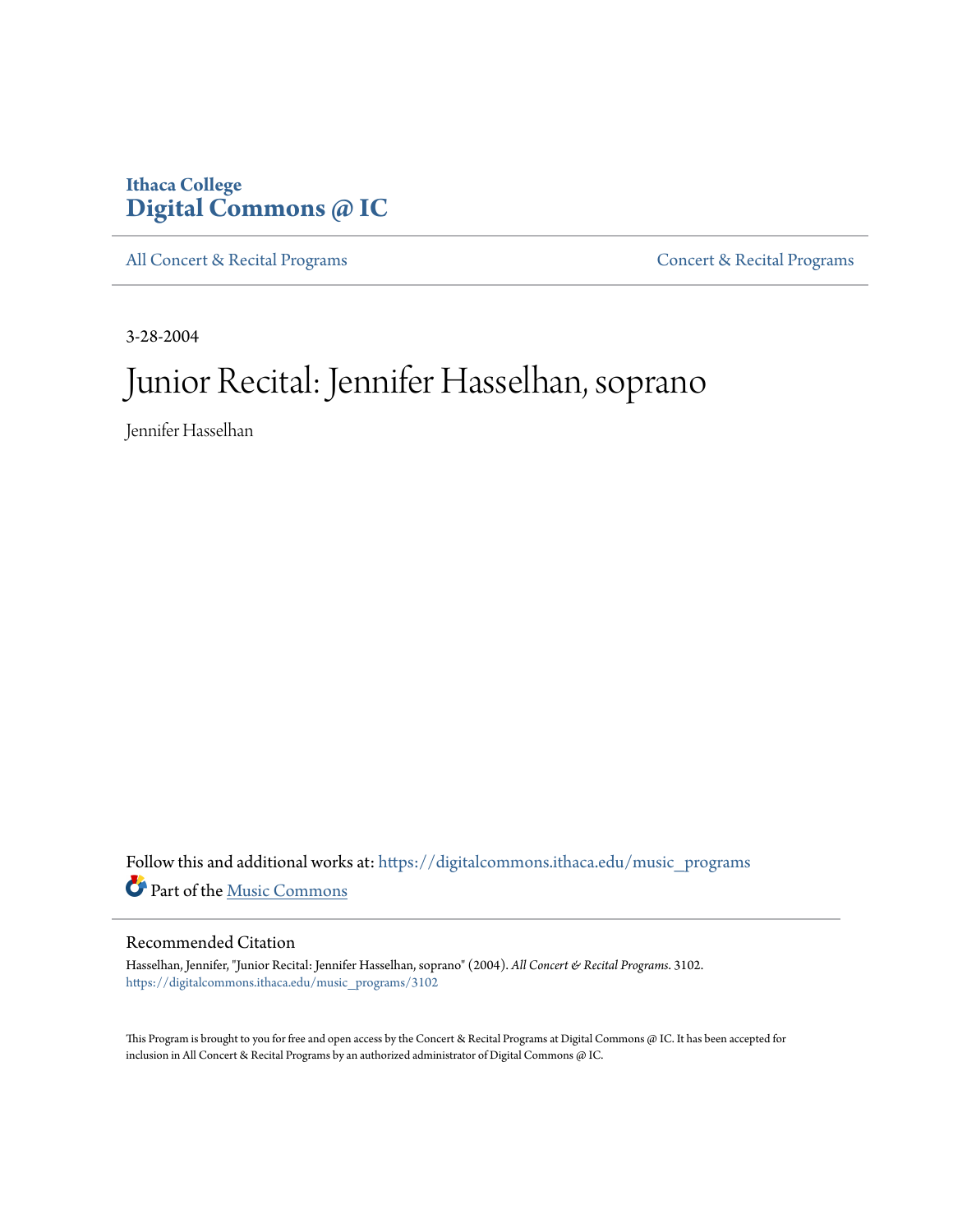# ITHACA COLLEGE SCHOOL OF MUSIC

JUNIOR RECITAL

Jennifer Hasselhan, soprano Jonathan Rose, piano

HOCKETT FAMILY RECITAL HALL SUNDAY, MARCH 28, 2004 2:00 P.M.